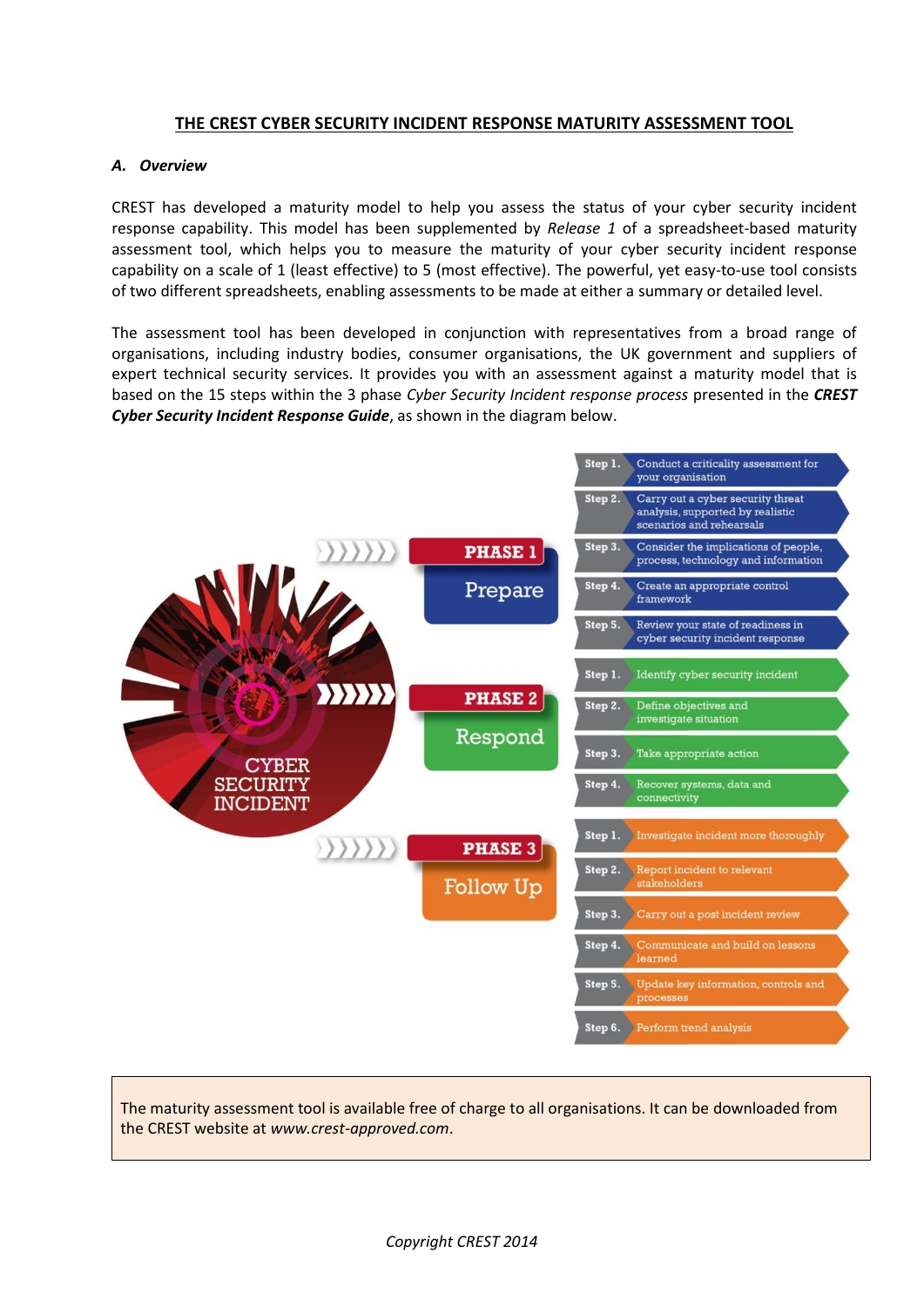## *B. Background*

Many organisations are extremely concerned about potential and actual cyber security attacks, both on their own organisations and in ones similar to them. Dealing with cyber security incidents – particularly sophisticated cyber security attacks – can be a very difficult task, even for the most advanced organisations.

Your organisation should therefore develop a *Cyber security incident response capability*, tailored to meet the specific requirements of your organisation. Having the right capability can help you to conduct a thorough investigation and successfully eradicate adversaries who are deeply embedded in your systems.

Your cyber security incident response capability should consist of appropriately skilled people guided by well-designed, repeatable processes that enable the effective use of relevant technologies. It should enable all types of cyber security incidents - from basic malware infections to sophisticated cyber attacks - to be detected quickly, relevant investigation to be undertaken properly (often involving third party experts) and the spread of any damage to be contained. From this solid base, the source of the incident can be eradicated; appropriate remediation undertaken (and validated); and relevant information and systems recovered.

However, many organisations do not know their state of readiness to be able to respond to a cyber security incident in an appropriate manner. One of the best ways to help determine this state of readiness is to measure the level of maturity of your cyber security incident response capability, addressing:

- People, process, technology and information
- Preparedness, response and follow up activities.

The CREST maturity assessment tool has therefore been developed to help you assess the status of *your* cyber security incident response capability. The maturity model used in this tool is based on a traditional, proven model, as shown below.



Different types of organisation will require different levels of maturity in cyber security incident response. Consequently, the level of maturity your organisation has in cyber security incident response should be reviewed in context and compared to your actual requirements for such a capability. The maturity of your organisation can then be compared with other similar organisation to help determine if your level of maturity is appropriate.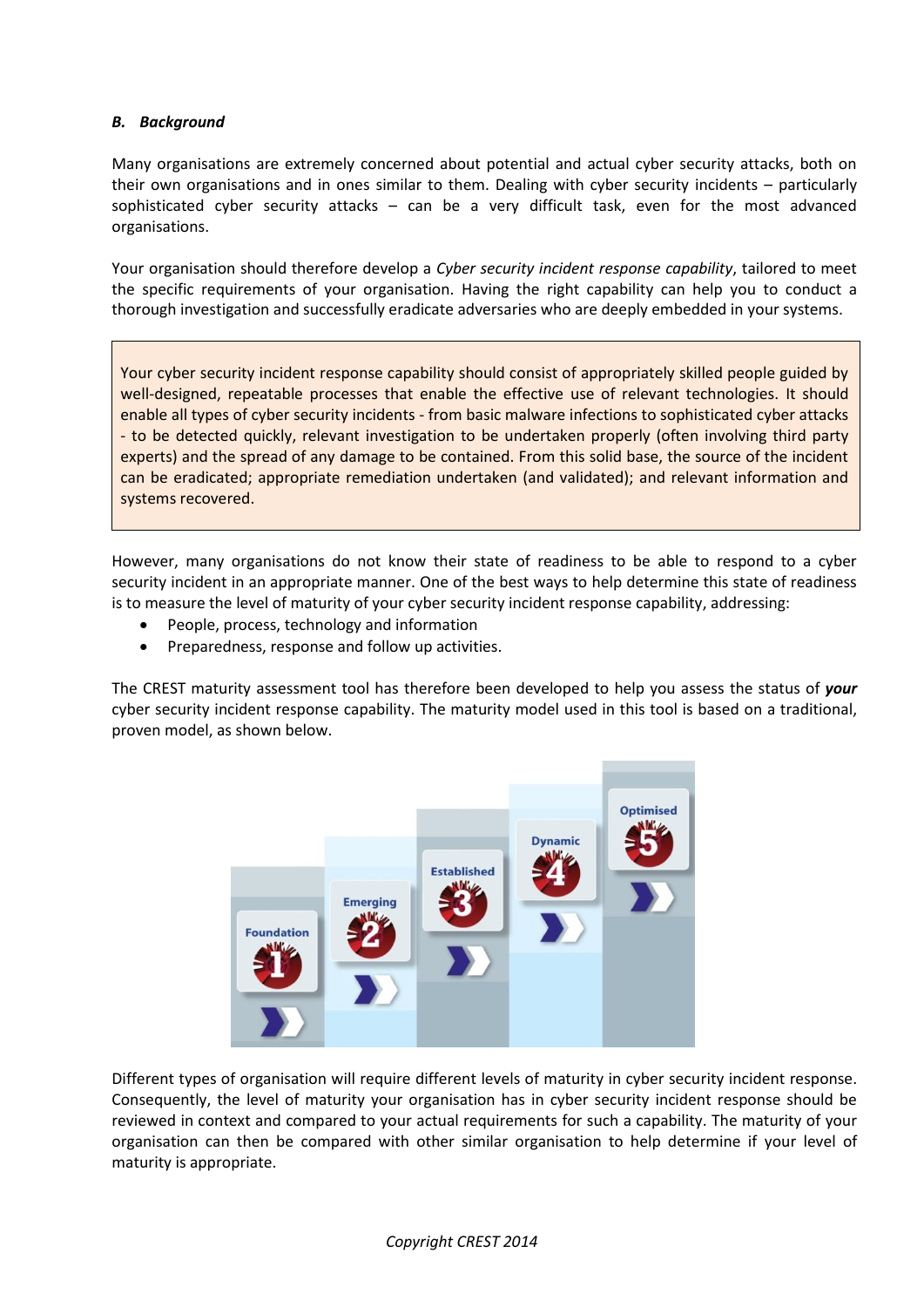#### *C. Carrying out an assessment*

The assessment tool consists of two separate, but related spreadsheets, enabling assessments of an organisation's cyber security incident response capability to be made at either a summary or detailed level.

The high level version allows a quick overview to be obtained, whereas the detailed tool enables a more precise assessment to be made about the real maturity level of your cyber security incident response capability. The detailed tool is based on the responses given to a series of well-researched questions associated with each of the 15 steps. You can select relevant responses to each question by using the dropdown menus provided in the *Assessment* worksheet (see example below).

| CREST                                                                                                   | High-level assessment | Reset responses             | Hide weighting<br>Reset weighting                                      |
|---------------------------------------------------------------------------------------------------------|-----------------------|-----------------------------|------------------------------------------------------------------------|
| <b>Statement</b>                                                                                        |                       | Level of maturity           | Weighting                                                              |
| <b>Phase 1 - Prepare</b>                                                                                |                       |                             |                                                                        |
| Step 1 - Conduct a criticality assessment for your organisation                                         |                       | Level 2 - Established       | $\overline{\phantom{a}}$<br>$\times 1$                                 |
| Step 2 - Carry out a cyber security threat analysis, supported by<br>realistic scenarios and rehearsals |                       | Level 5 - Optimised         | x <sub>3</sub><br>$\overline{\phantom{a}}$<br>$\overline{\phantom{a}}$ |
| Step 3 - Consider the implications of people, process and<br>technology                                 |                       | Level 3 - Business Enabling | $x_1$<br>$\overline{\phantom{a}}$                                      |
| Step 4 - Create an appropriate control environment                                                      |                       | Ouestion not selected       | $\overline{\phantom{a}}$<br>$x_1$<br>▼                                 |
| Step 5 - Review your state of readiness in cyber security<br>response                                   |                       | Level 3 - Business Enabling | ▼<br>$x_1$                                                             |

Three different target profiles have been created, which apply to *Basic*, *Important* or *Critical* business functions. These profiles can be applied by selecting the relevant tick box in the *Target* worksheet (see example below). Each of these profiles can be refined by changing the values in the corresponding cells to the right - or to a different set altogether by selecting the *Custom* tick box.



A weighting factor can be set in the *Weighting* worksheet to give the results to particular questions more importance than others. Furthermore, if you only wish to assess particulate elements of your cyber security capability, then you simply click on the relevant *'Not selected'* tick box and the chosen question(s) will be greyed out in the question and results worksheets.